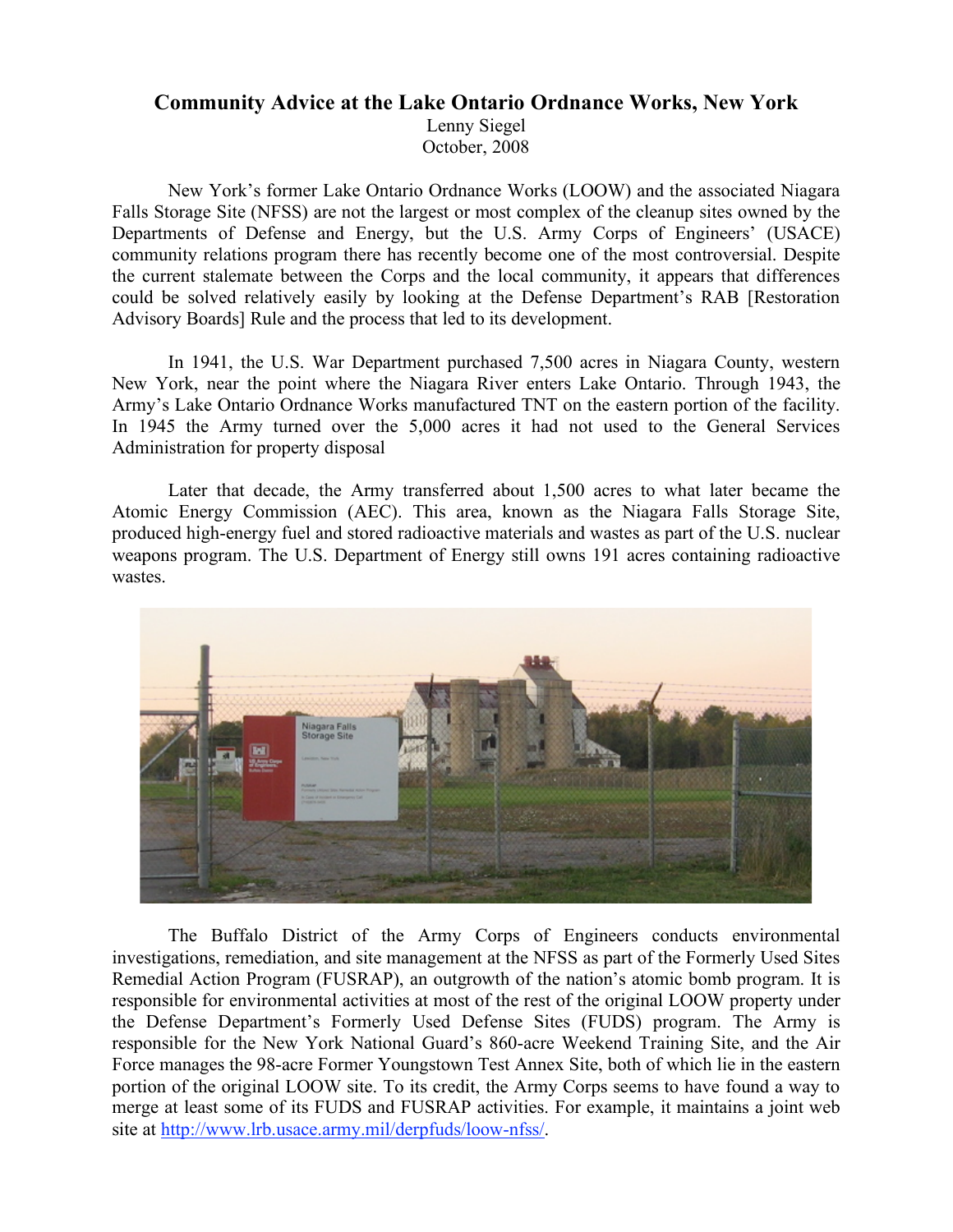The former LOOW site now hosts many types of land use, including agriculture, recreation, housing, and Chemical Waste Management's hazardous waste landfill, the only such dump site in the northeastern U.S. It also is home to three schools of the Lewiston-Porter School District, the source of much of local residents' concerns.



In 1999, the Army Corps formed a Restoration Advisory Board to oversee its site activities. Community members felt that the board did not provide an adequate two-way forum for discussions, so in 2002 the Corps brought in an independent facilitator to develop a new Restoration Advisory Board that differed from the model RAB structure, most notably in that it did not have a military co-chair. The Corps was supportive. According to the summary of a December 5, 2002 meeting:

USACE Lieutenant Colonel Jeff Hall, the new military commander to the Buffalo Office, expressed his support for a shared vision among stakeholders and a more inclusive and meaningful public involvement process. He pledged the Office's resources to its achievement and maintenance. He encouraged a shift in control of the RAB from the USACE to the RAB members and a broadening of its mission, involvement and partnerships

A description of this process remained on the Army Corps' official web site at least as late as January 29, 2008. It stated, "The U.S. Army Corps of Engineers will continue to offer administrative support and its project managers will contribute technical expertise to the new community-led committee."

The Corps continued to participate in the RAB at least until 2006. It even hosted a web page on its behalf. In July 2005 the Corps explained, in a document describing site activities:

The public is a vital partner in the Corps remediation efforts. The Corps has an active public participation program established, with a Restoration Advisory Board for the LOOW site. The RAB provides a forum for the exchange of information with the public and provides an open and independent dialog concerning the environmental restoration activities at the sites.

However, in 2006, apparently after the Defense Department promulgated its Final RAB Rule, new leadership at the Corps withdrew its recognition of the RAB and began calling it a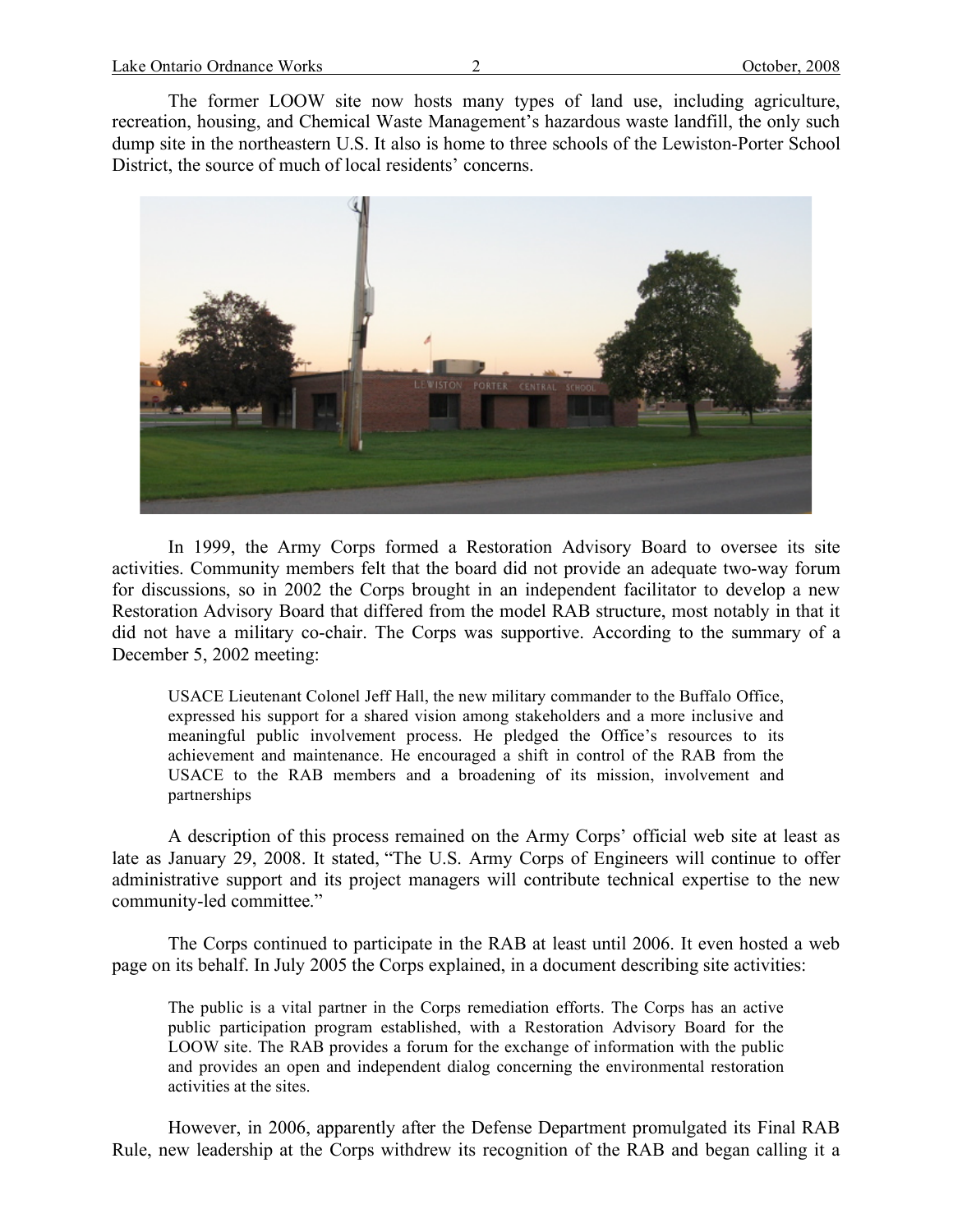community-based volunteer group. In January 2008 District Commander Lt. Colonel John Hurley wrote, "The corps appreciates the dedicated efforts of your group, respects your concerns and your spirit of volunteerism. However, your citizen-based volunteer group is not a Department of Defense (DoD) RAB." That month Hurley initiated a reassessment of community interest to decided whether to form a "DoD RAB."

Community members and their elected officials responded by asking that the Corps rerecognize the existing RAB. They indicated to me their willingness to revise the RAB's operating procedures to conform to the RAB Rule. In March 2008 New York Attorney General Andrew Cuomo, citing the RAB Rule's carefully drawn procedures for RAB dissolution, called the Corps' failure to recognize the RAB "illegal." He wrote, "Accordingly, I am writing to urge you to reconsider your decision to dissolve and to cease to recognize the LOOW RAB. Instead, the USACE should continue to work with, and not dismantle, the LOOW RAB."

In July 2008 Hurley responded. He refused to recognize the existing body as official and decided at the same time not to form a new advisory board because there was not sufficient interest. He considered the criteria for RAB formation from the RAB rule, and he concluded:

**Criteria (2):** The Corps received 18 letters from the local community representing 15 interested citizens, one property owner of the former LOOW, one educational institution, and one community group. Five individuals expressed interest in the establishment of an official DoD RAB, two individuals did not take a position, and the remaining letters advocated the Corps continue to engage the members of the existing "LOOW-RAB" community-based volunteer group. This group is led and staffed by local citizens and operates free of any Corps leadership, representation, funding, or regulatory requirements. Since only five letters supported the establishment of an official DoD RAB, this input does not constitute sufficient interest.

**Criteria (3):** Letters received from the Tuscarora Nation and the US Environmental Protection Agency indicate that they will support an official DoD RAB if the Corps determines it is necessary to establish one. The New York State (NYS) Attorney General's Office, the NYS Department of Environmental Conservation (DEC), the Niagara County Health Department, the Niagara County Legislature and the Town of Lewiston expressed that the Corps should continue to engage the independent community-based "LOOW-RAB" volunteer group. This input does not constitute sufficient interest for the establishment of an official DoD RAB.

I visited western New York earlier this month, and I learned that RAB members 1) represent the community well, 2) include people, such as university professors, with relevant technical expertise, and 3) are not using the RAB to address issues beyond environmental restoration, such as the operation of the Chemical Waste Management landfill. There is no history of conflict or disruption, something that has happened at a handful of RABs over the past decade. In fact, though there are technical disputes between RAB members and the Corps, there are no significant controversies beyond the argument over the RAB's status.